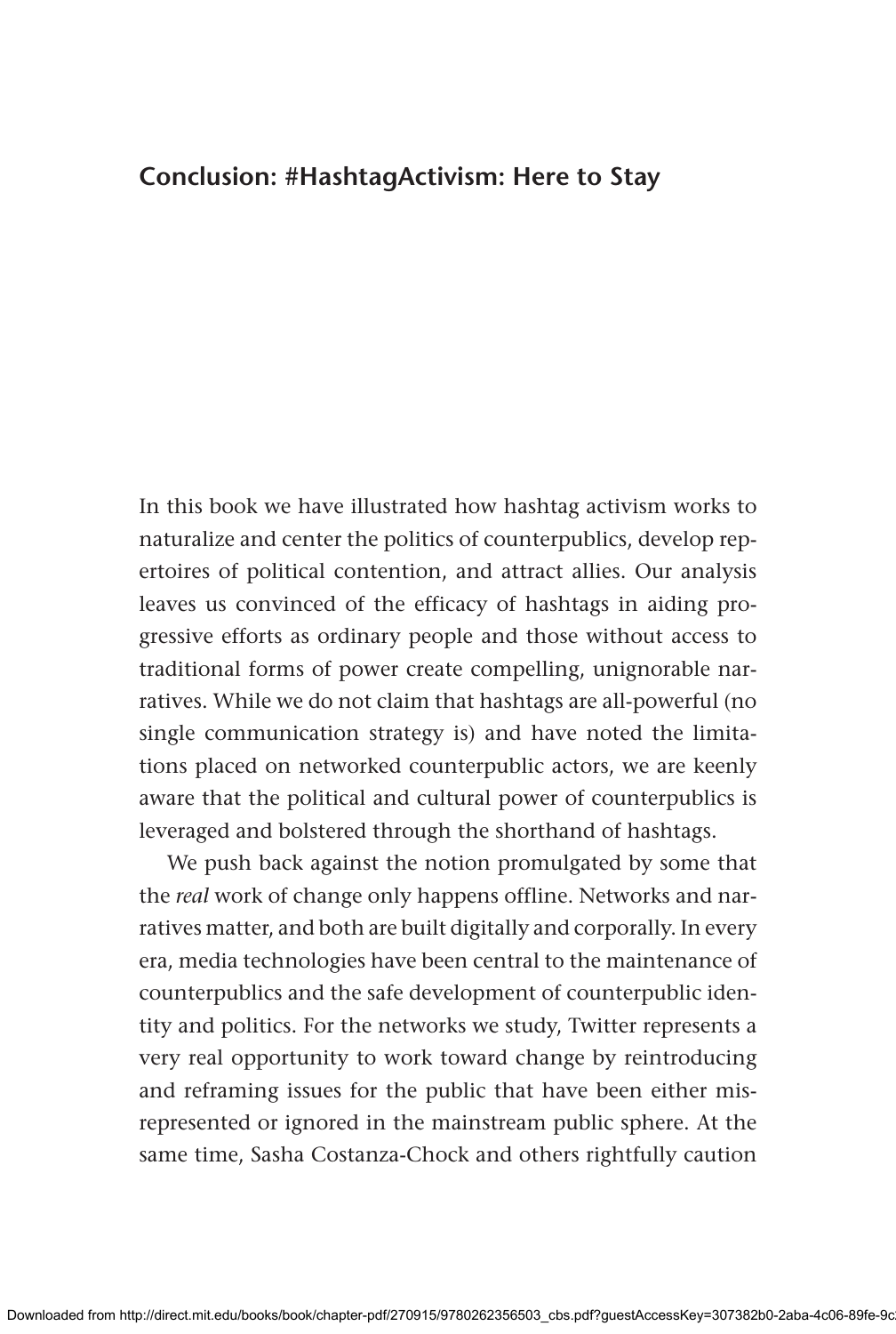against focusing wholly on advocacy in online spaces when considering mechanisms of social change.<sup>1</sup> We agree that true social change requires coordinated action that extends well beyond the internet. Indeed, the issues we study here all involve a complex interplay of events and responses that occurred online and offline, often simultaneously.

Further, though we focus on Twitter hashtags in this book, we recognize that the political work of hashtag activism has spread and continues to proliferate on multiple platforms across the media ecosystem. It was the cell-phone video footage uploaded to YouTube of the murder of Oscar Grant that initiated the use of hashtags to mark a movement against the extrajudicial killings of Black people. #BlackLivesMatter had its debut not on Twitter but on Facebook. Activist hashtags are frequently reported on in the news, and Twitter use is encouraged in entertainment television and film content through specific promotional prompts and actor-fan connections.2 Each chapter of this book has shown how Twitter activism, within this interconnected environment of media and platforms, influences journalistic and political narratives in the United States.

A good example is the impact that #BlackLivesMatter organizers have had on conversations about race and racism in the United States since 2012, not just online but offline. They have organized freedom rides to places such as Ferguson that draw inspiration from the Mississippi Freedom Ride of the civil rights era. They met with a sitting president, have influenced campaign cycles and rhetoric, have become advisers for policy institutes, think tanks, and universities, and have moved criminal justice reform measures not just into the public consciousness but onto the ballots of voters nationwide. They have inspired scholars to engage outside the academy in new ways—as in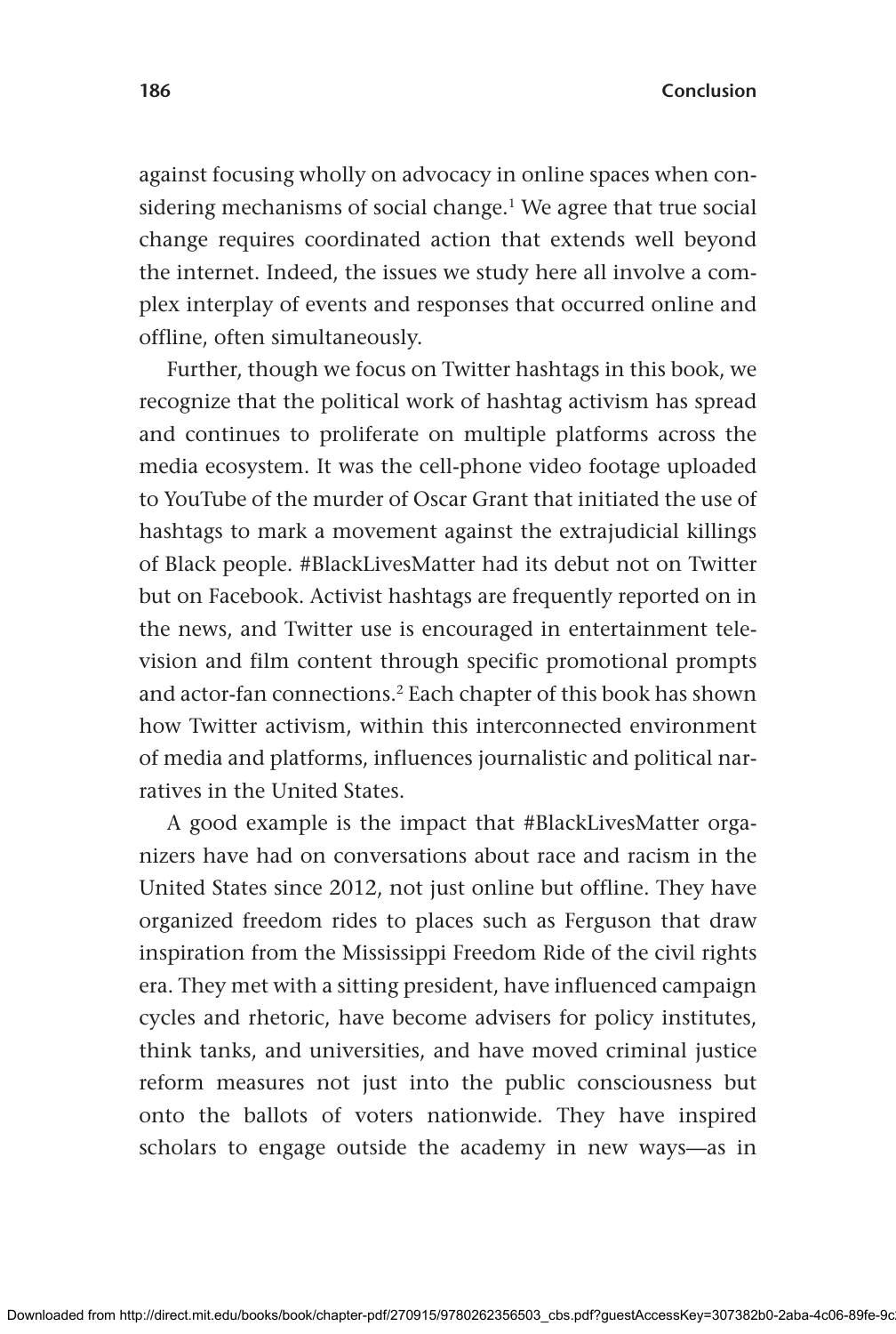the case of Marcia Chatelain, who ushered in the practice of creating public bibliographies by way of a hashtagged syllabi (some examples are #CharlestonSyllabus, #SayHerNameSyllabus, #LemonadeSyllabus, and #FergusonSyllabus) that include links to and titles of important texts to provide context for trending social events.

In Ferguson alone, the place that activists worldwide regard as a stand-in for Everywhere, an upsurge in registering and organizing Black voters led to the April 2015 election of two new Black city councilors and record voter turnout. Likewise, in 2018, Bob McCulloch, the seven-term, white incumbent county prosecutor who failed to produce an indictment of Darren Wilson, was voted out of office, to be replaced by Wesley Bell, a Black Ferguson councilman and former public defender. Lezley McSpadden, the mother of Michael Brown, announced her intention to run for a seat on the Ferguson City Council on August 10, 2018, just one day after the four-year anniversary of her son's murder. Her platform, informed by the needs of the community, has three prongs: "community policing, economic equality and access to health care for Ferguson's young children."

Likewise, gender justice hashtags and offline feminist organizing have proliferated, resulting in measurable backlash and change. As the *New York Times* has reported, more than half the powerful men who have been brought down by #MeToo have been replaced by women.<sup>3</sup> The last months of 2018 saw a record-breaking number of women elected to office, many of whom directly addressed the demands of hashtags like #MeToo and #StopKavanaugh in their campaigns. And related hashtags and actions continue to proliferate, such as the November 2018 walkout by Google employees protesting sexism in the company, accompanied by the hashtag #GoogleWalkout.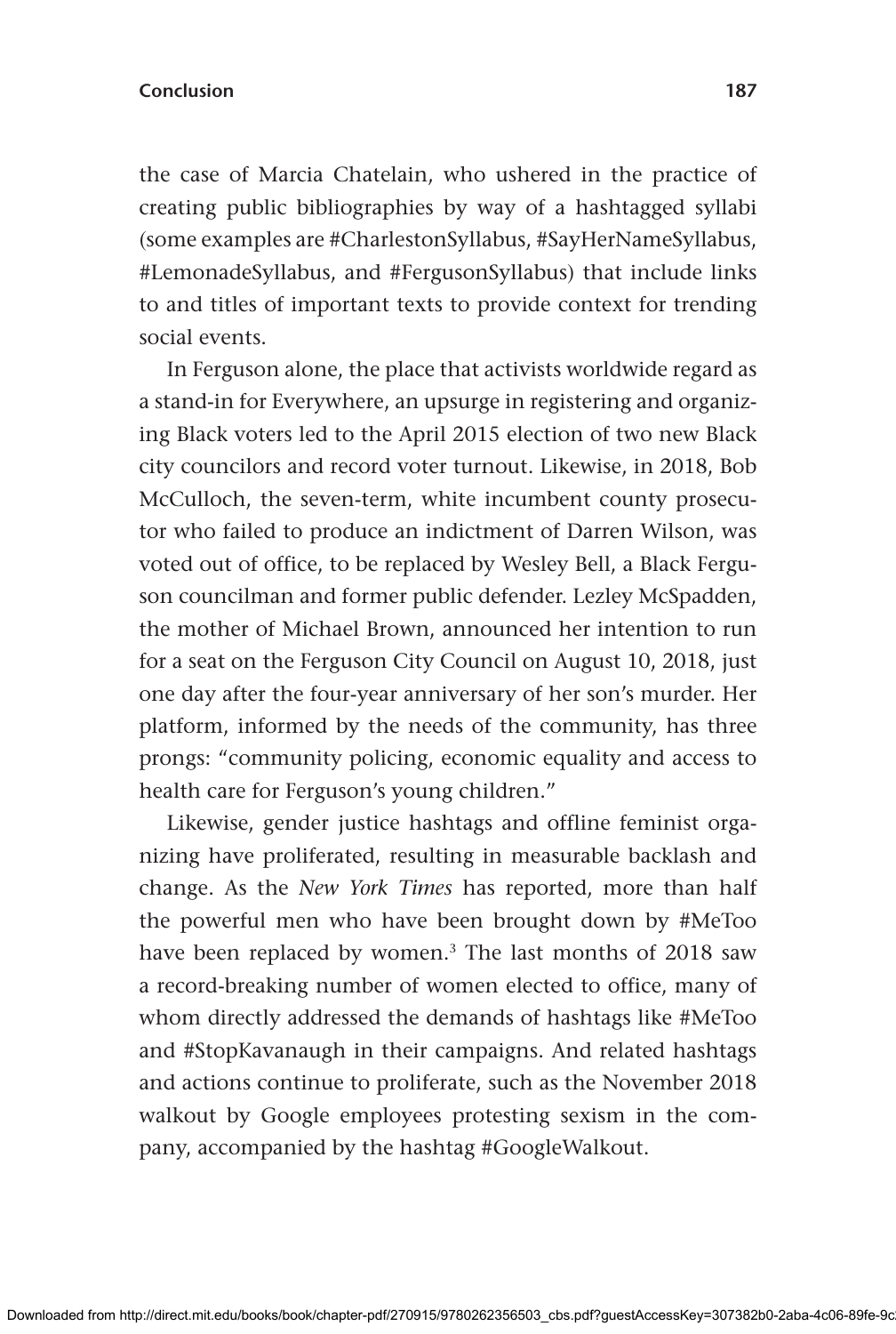#MeToo has generated so much attention that corporate entities have strategized on ways to capitalize on the movement across media content and platforms. In a widely circulated 2019 commercial, the Proctor & Gamble razor subsidiary Gillette used the #MeToo movement as fodder to reinvent their classic tagline, "The best a man can get." In the ad, diverse men and boys look into the mirror as they listen to montaged news reports on the #MeToo movement and toxic masculinity. Following a video mashup of men and boys sexually harassing women, bullying each other, and otherwise participating in toxic behavior, Gillette offers visions of men intervening in these behaviors, along with real-world examples of men such as actor and survivor Terry Crews speaking out against sexual harassment. Gillette then offers a revised slogan: "The best a man can be."

In October 2018, writer and producer Lee Daniels announced his intentions to co-create a #MeToo comedy set in a college ombudsman's office where staff struggle to negotiate "PC culture." #MeToo founder Tarana Burke spoke out against the show, saying, "To put Me Too and comedy in the same sentence is so deeply offensive and not because I'm uptight and I don't see comedy in things. We're not ready for a comedy and it's just so offensive that you think in this moment when we're still unpacking the issue that you can write a comedy about it."4 The Gillette commercial and Lee Daniels's project raise questions about how advertisers, brands, and media-makers can embrace hashtag activism but also potentially co-opt it.

In 2019 the Lifetime Television docuseries *Surviving R. Kelly* featured the creators of the hashtag #FastTailedGirls, Jamie Nesbitt Golden and Mikki Kendall (discussed in chapter 2). Their voices were instrumental in explaining why the singer was able to abuse Black women and girls for decades with little to no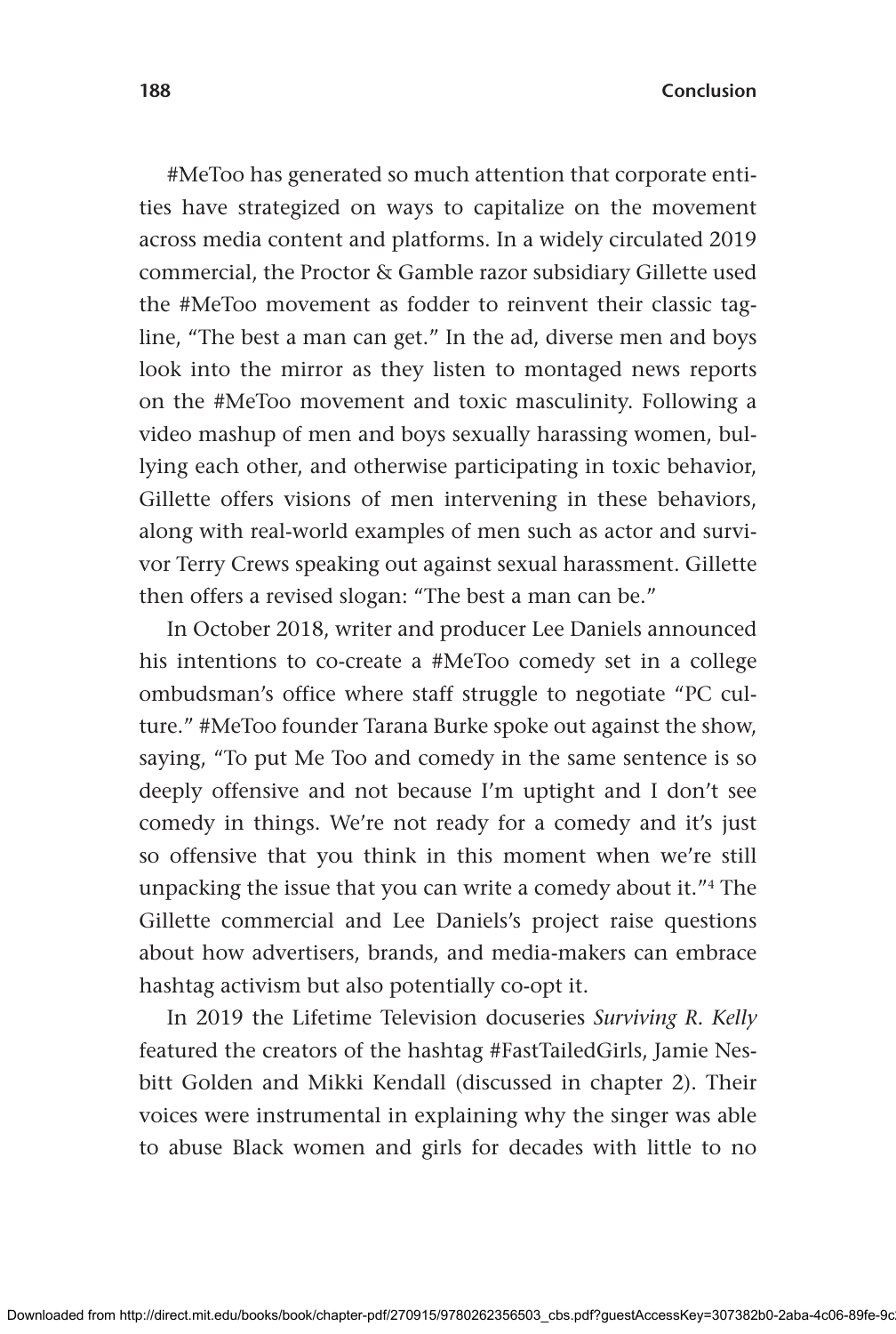consequence. This renewed focus on R. Kelly's actions spread the #MuteRKelly and #SurvivingRKelly campaigns that worked to get Kelly's music off the nation's airwaves, taking hashtag activism out of the digital universe and into the analog. The campaign continues to grow and has prompted Sony to sever its ties with the singer, as well as consumer boycotts of concerts, streaming services such as Spotify, club spins, and more.<sup>5</sup> From Twitter to TV, from radio to records, hashtag activism that addresses misogynoir is being cultivated by Black feminists.

Janet Mock, the creator of #GirlsLikeUs (discussed in chapter 3), has leveraged her media savvy into an entertainment career. Her #RedefiningRealness hashtag and the subsequent book of the same name launched her into a media sphere with enormous reach, and as she has become more famous, so too has #GirlsLikeUs. In addition to connecting the creators of the web series *Her Story*, #GirlsLikeUs proved instrumental in Mock's work with MSNBC on her digital show *SO Popular!* and her podcast *Never Before* on the feminist outlet, Lenny Letter. These forays into media production allowed Mock to return to her heart's work of doing trans entertainment advocacy in the form of the FX series *Pose* about the trans women of color who were central to the creation of the 1980s ball scene in New York City. The show is groundbreaking in that it is the first prime-time drama to feature a predominantly trans person of color cast. She and her fellow writers on the series were nominated for a 2019 Writers Guild Award.<sup>6</sup> Through Twitter, web series, and TV, #Girls-LikeUs has found a home on the television and phone screens of a generation.

Elon James White's allyship with the #EmptyChair continues to show up in his various media platforms, and the debates over who is served by feminist hashtags have challenged the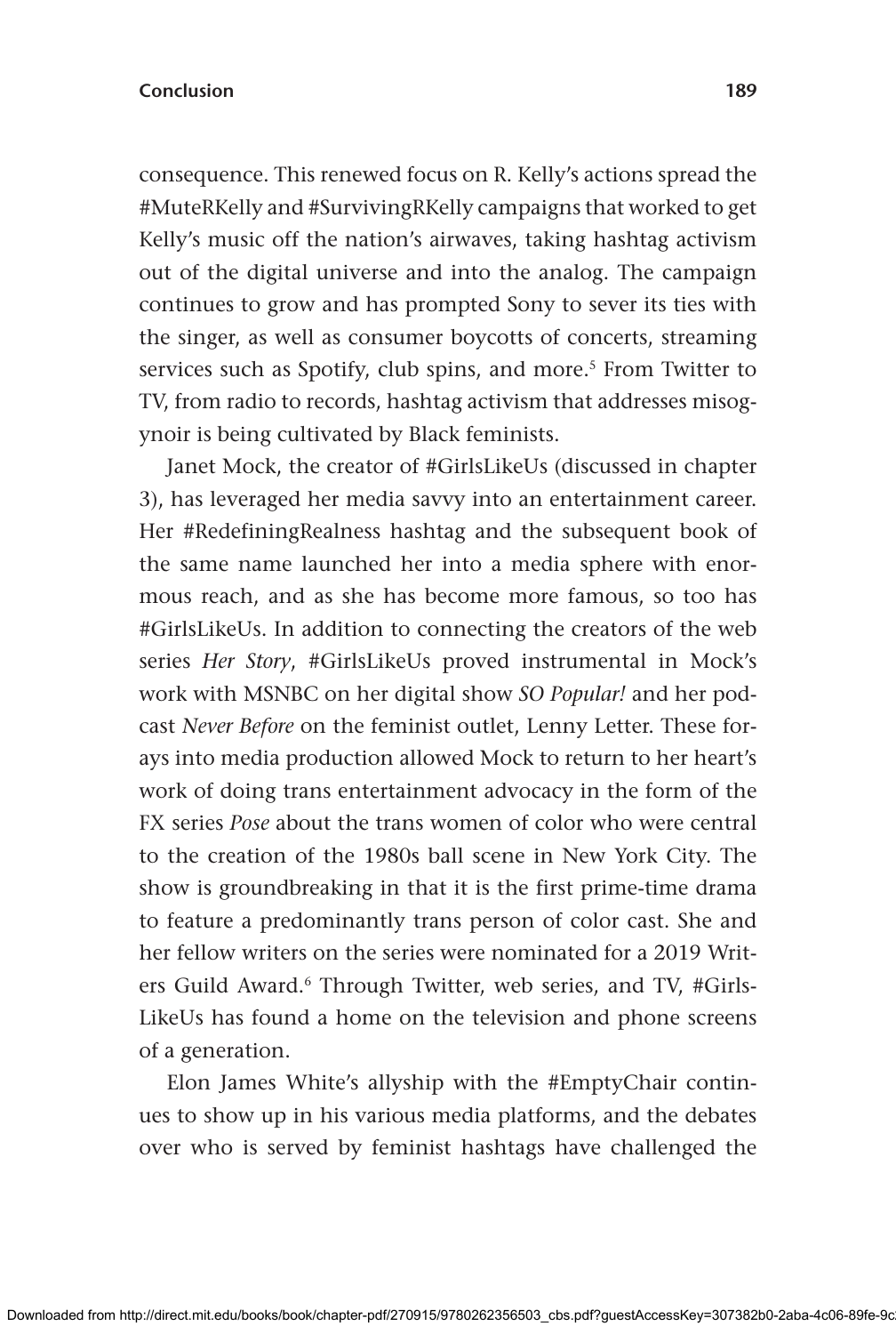way people enact allyship both on- and offline. White actresses, for example, are acting increasingly in the spirit of #TimesUp to show solidarity with their women of color counterparts in the entertainment industry. Jessica Chastain said at the 2018 Sundance Film Festival that she would insist Octavia Spencer be paid equally to her on joint projects in light of the raced nature of the gender pay gap in Hollywood. Their resulting negotiations with Universal Pictures on a film in-development led to the actresses receiving equal salaries five time higher than initially offered.<sup>7</sup> Such acts reveal the offline solidarity that is fostered through hashtagged discourse and debate.

## **#HarassedAndSurveilled**

While we celebrate the real impact that digital counterpublics and hashtag activism have had in progressive movement building and culture creation, we acknowledge the serious limitations of the technological platforms and corporate logics within which racial justice and feminist narratives evolve. In chapter 4, for example, we discussed the horrific viral hashtag #Trayvonning, which was attached to images of overwhelmingly white youth taking pictures of themselves as though they were a deceased Trayvon Martin, with Skittles and AriZona Iced Tea in hand. The hashtag and photos appeared on Twitter and a number of other platforms, most notably Instagram. The insensitive imagery raises questions about the role and responsibility of digital platforms regarding problematic content. Although many countries around the world have imposed content regulations on social media platforms, the United States has few requirements. Under Section 230, Title V, of the U.S. Telecommunications Act, platforms are "safe harbors," neither required to censor content nor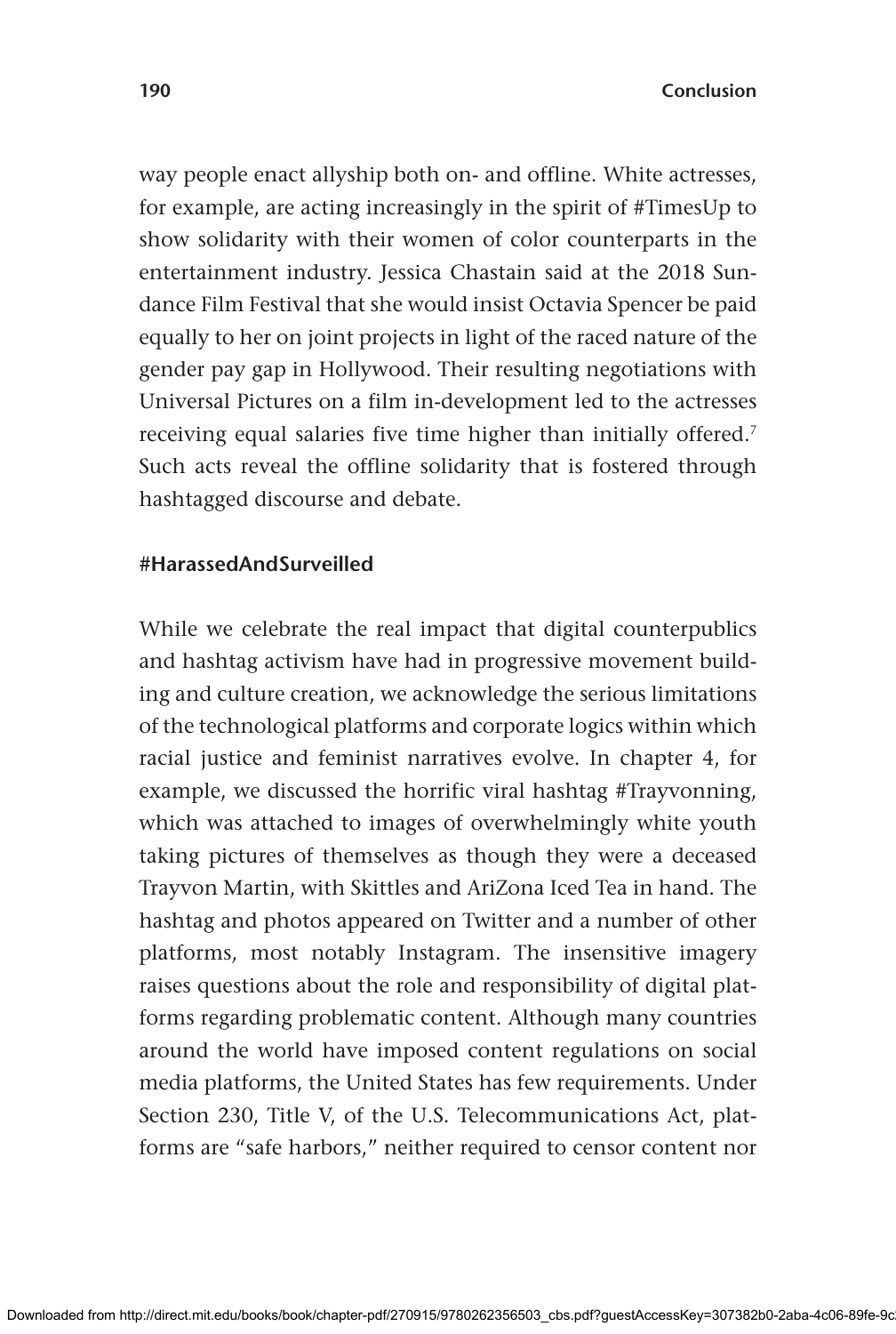penalized if they choose to do so. All the major social media platforms do impose community standards on content but none has been particularly consistent about enforcing them. As Tarleton Gillespie explains in his book on social media moderation, this is partly because the available options for identifying, preventing or removing objectionable content are not especially good.8 Professional moderation and editorial review cannot scale up sufficiently to cover the overwhelming quantity of data on social media platforms; relying on users to flag questionable content is reactive and can be used to unfairly target and harass people; and algorithmic detection technology is still limited, especially for the photos and videos that dominate most modern social media platforms.

In the face of imperfect solutions, platforms often take a "publish-then-filter" approach that, while efficient, allows problematic content to persist. Decisions on whether and how to curate content are not neutral. The capitalist decisions of billiondollar social media corporations are often mired in the same racism and sexism that hashtag activists are addressing in society. Work by scholars such as Safiya Noble, who describes how algorithms absorb and replicate the racial and gender biases of their programmers and users, and Joy Buolamwini, whose work highlights intersectional gaps in standard algorithmic training sets, exemplifies the deeply embedded nature of platform prejudice.<sup>9</sup> Although Twitter CEO Jack Dorsey and other social media CEOs vociferously deny actively coding prejudice into their platforms, not specifically coding racism, sexism, and other forms of hate into platforms is insufficient.10 A systemic failure to imagine various ways platforms may incubate and magnify bias, however unintentional, allows them to proliferate.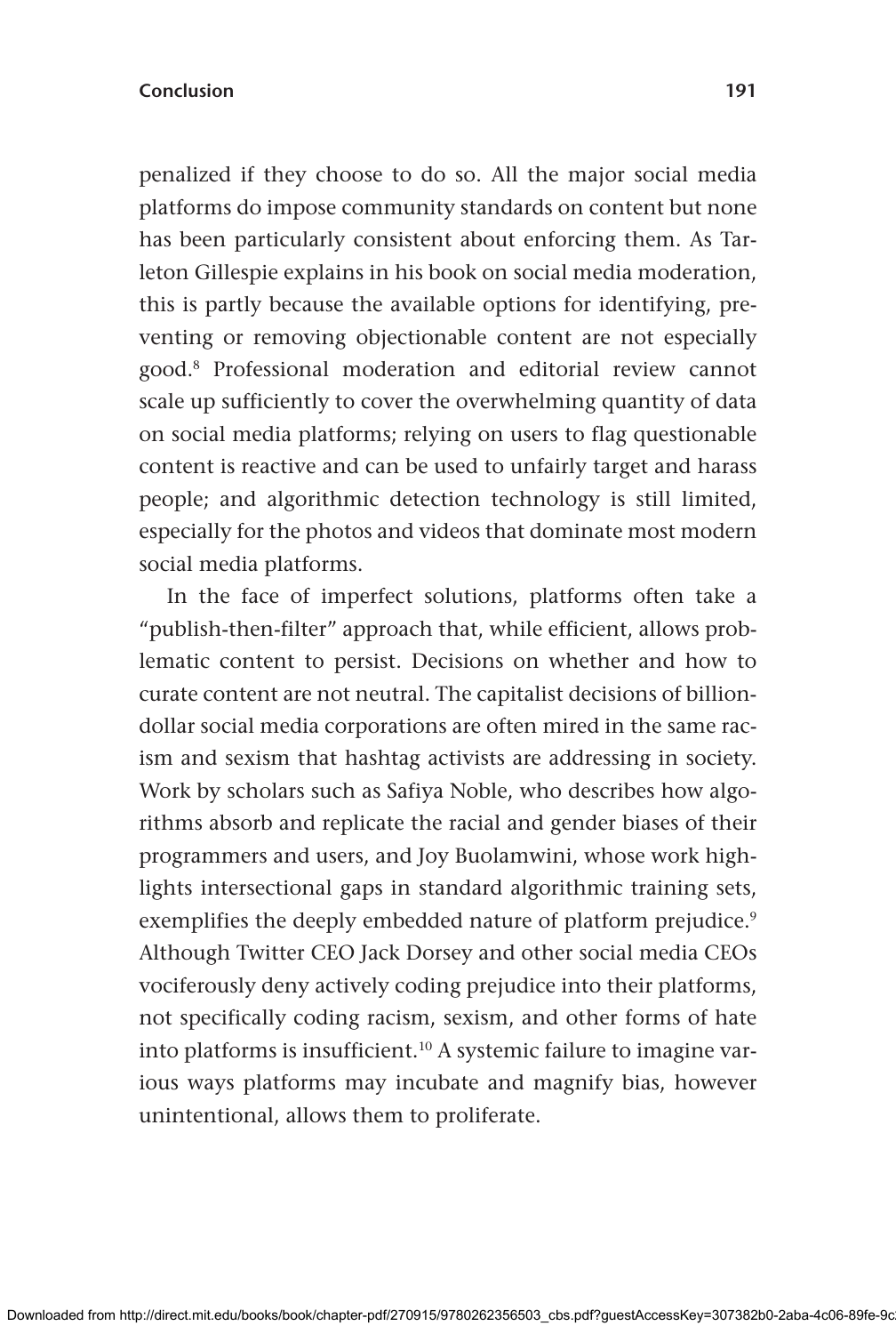Twitter does publicly acknowledge and celebrate its role in activist causes, and in some cases it has made (small) changes to its business practices to signal that support.<sup>11</sup> In 2009, Twitter rescheduled a major upgrade to avoid outages during the 2009 Iranian presidential election protests.12 At the same time, the platform is routinely critiqued for being unresponsive to claims of bias and harassment against activists and people with marginalized identities. Alice Marwick and Rebecca Lewis's work on farright media manipulation demonstrates how Twitter is used as a waystation for mainstreaming racist and sexist ideas originating in anonymous internet forums.13 Jessie Daniels has shown how women, people of color, and LGBTQ+ folks are disproportionately targeted and harassed on Twitter, often in response to activism efforts.14 In her book, *Crash Override*, for example, Zoe Quinn details the unrelenting harassment she experienced as a result of a targeted campaign against her and other women in the video gaming industry, which became known as Gamergate.15 Twitter and other platforms demonstrated an extreme unwillingness to help, even as Quinn was chased from her home and forced to stop working because of threats advanced through the platform.

While Twitter has publicly made moves that seem to align with Black Lives Matter activism—such as creating a corresponding emoji image (or hashflag) that automatically appears alongside the hashtag—their algorithms, policies, and business practices have come under scrutiny for what Ariadna Matamoros-Fernández calls "platformed racism."16 For example, despite the disproportionate use of and creation on the platform by African American women, in 2015 Twitter boasted zero Black women employees. Two years later, according to the company's 2017 Equal Employment Opportunity report, only 3 percent of its employees were African American, and none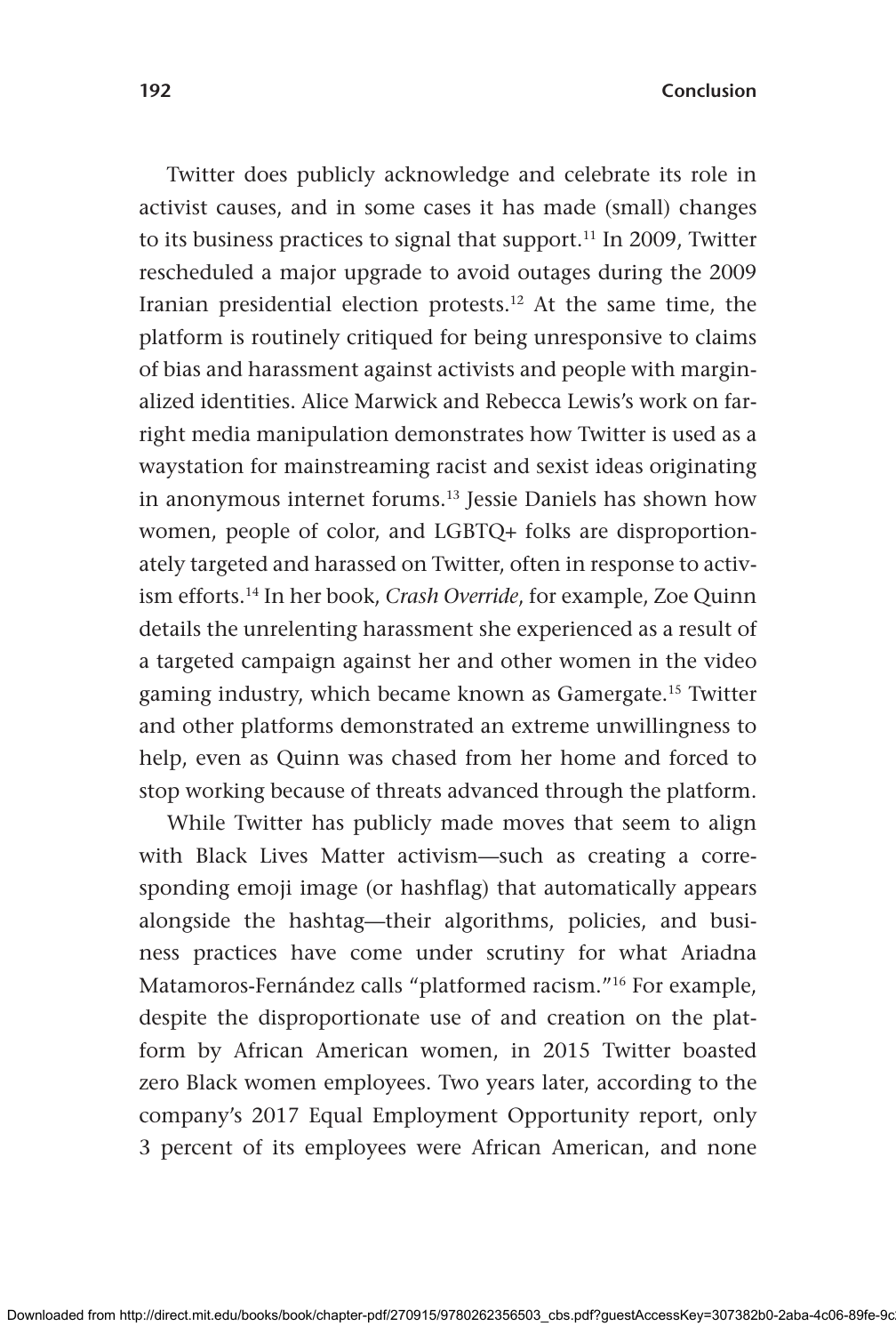of those held positions in senior management.17 Users of color have complained for years of racist threats and harassment on the platform. A 2018 Amnesty International report confirmed that women of color experience intense harassment on Twitter; one in every ten tweets sent to Black women contains abusive language or threats of violence.<sup>18</sup>

Additionally, "minstrel accounts," in which white supremacist users present themselves as people of color with stolen or stock profile images and stereotypical names spread racist content under the cover of speaking for marginalized groups, have been allowed to proliferate despite the platform's policy of banning fake accounts.19 In fact, Twitter's hesitation to ban Nazis has become something of a morbid joke in conjunction with a desperate demand on the platform as users change their display names to ones like "John BanNazis Smith" and "Jane BanAllNazis Doe." Celebrities, including Seth Rogan and Kim Kardashian, have expressed public frustration with the platform's inability or unwillingness to ban neo-Nazis.20

Though Twitter's CEO Jack Dorsey has acknowledged "our inability to address [harassment, abuse, trolls, and misinformation] fast enough," and though in 2018 the platform moved to ban some of the most egregious content, much of this activity came in response to complaints about the spread of fake news, as exemplified by the banning of conspiracy theorist Alex Jones, rather than racist and sexist abuse.<sup>21</sup> In response to these conditions, collectives such as Data for Black Lives have begun working on analytical tools to intervene, and some hashtag activists have chosen to suspend or make their accounts private in response to racist and sexist abuse.22 While Facebook came under scrutiny in 2018 for making it easier for foreign agents to target African American users with fake news during the 2016 election cycle,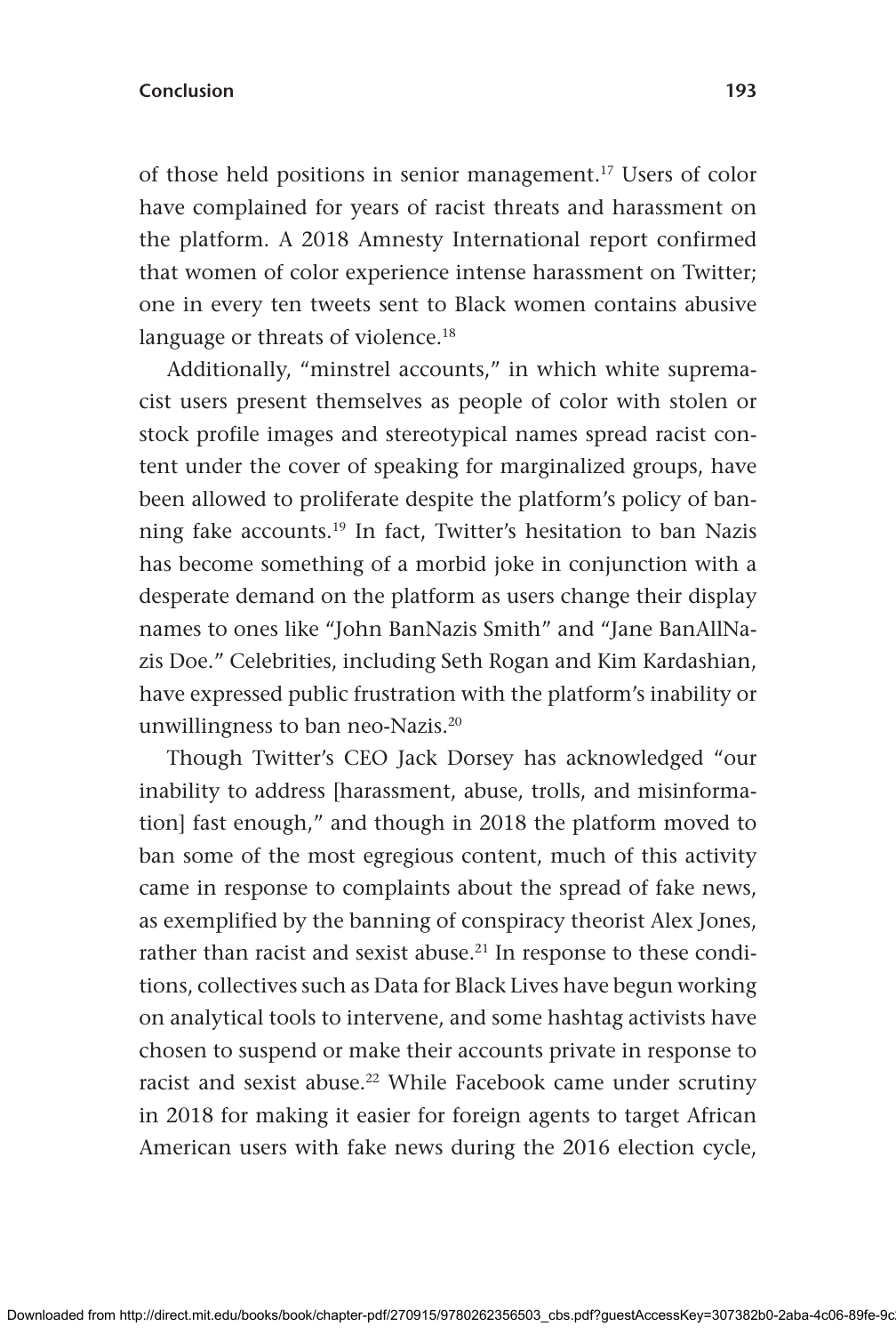Twitter has received less public scrutiny on how the corporation profits from the ideas and identities of its users.

The selling or giving away of user data and content on social media platforms is part of what makes them lucrative and of interest not only to advertisers and other corporations but also to the state. Academics and journalists alike have documented how police and corporations use social media to track particular activists and social movement trends in the interest of "national security" or "corporate reputation."<sup>23</sup> In a particularly salient example, Jeffrey Juris has described how he and his colleagues at the Independent Media Center were targeted by Italian police seeking to destroy digital footage of police violence during the anti-G8 protests in Genoa in 2001.<sup>24</sup> More recently, Simone Browne has charted the way technologies of surveillance have a history rooted in enslavement in the United States and continue to be used to enforce state violence that is disproportionally visited on Black bodies.25

As we presented earlier versions of our work, several activists we spoke to described their experiences with surveillance and resistance to it, from being electronically followed by law enforcement during protests to deliberately altering or deleting content to avoid inadvertently revealing protest plans. Even without the explicit cooperation of social media platforms, state agencies increasingly make use of social media content to surveil activists. Nashville police, for example, claim that their creation of fake user profiles on Facebook is a way to ensure public safety, even though activists allege these profiles are used to monitor their activities.26 The Boston Police Department has engaged in digital surveillance of Black Lives Matter and anti-Trump activists, and similar tactics have been used by Canadian law enforcement agencies.<sup>27</sup>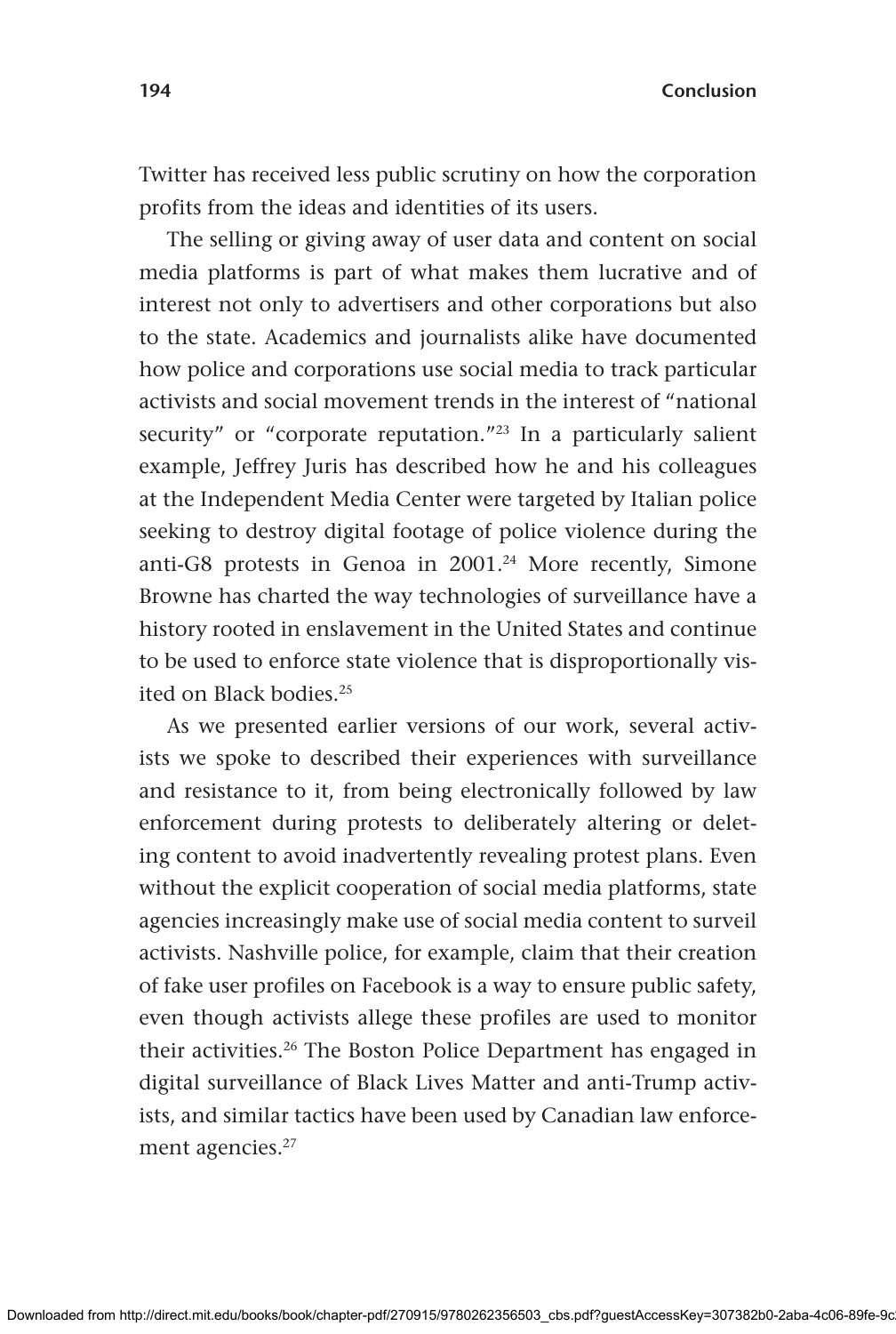Yet activists have also developed thoughtful ways to bypass unwanted state attention. In 2016, indigenous organizers working to prevent the Dakota Access Pipeline (DAPL) from crossing through the Standing Rock Sioux territory encouraged social media users to "check in" or change their location to the Standing Rock Sioux Reservation, effectively masking who was actually present at the protest. Over one million people checked in at Standing Rock on Facebook, and even more used the hashtags #NoDAPL and #StandWithStandingRock across platforms, making it difficult to ascertain who was really protesting at the site.28 This shows how the interconnectedness of platforms and the solidarity built in digital spaces can also be used to address activist concerns in the wake of heightened surveillance.

### **Characteristics of Hashtag Activism**

Although Twitter and other social media platforms have been repurposed by activists and marginalized groups for the promulgation of political claims, there is little evidence that the companies specifically sought to support this sort of work. Unlike the case with other platforms, such as Facebook, which has been accused of unfairly suppressing posts by Black Lives Matter organizers, independent assessments suggest similar claims of censorship by Twitter are unfounded.29 However, the particular factors that lead racial and gender justice hashtags to trend on Twitter may be a serendipitous result of the events and people popularizing the hashtags, rather than a specific effort by Twitter to promote activism.

While the particulars of how and why items trend on Twitter are proprietary, Twitter representatives have confirmed that the algorithm preferences hashtags that are novel, used across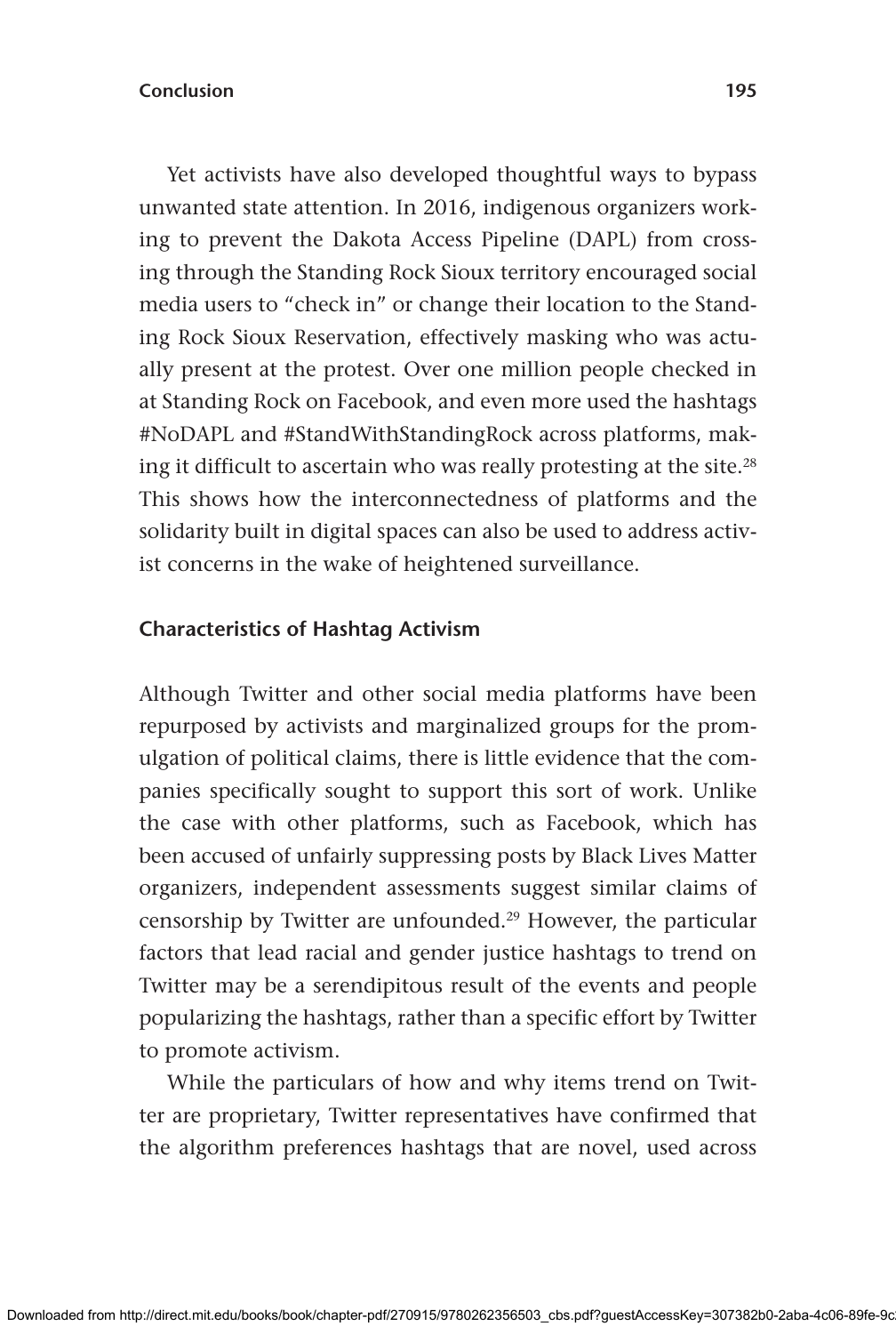multiple subgroups, and accelerate in popularity over a short period of time.30 To the extent that racial and gender justice hashtags tend to center on particular events (with novel keywords and short timeframes) and draw in a coalition of activists and everyday people, they may appeal to algorithmic features not specifically designed for their benefit. That said, the hashtags examined in this book also exemplify a survivorship bias insofar as we selected on success when we chose hashtags to include. That is, *these* hashtags may have had certain features that benefited from the trending algorithm, but it is almost certainly not the case that *all* racial and gender justice hashtags benefit from the algorithm, as there is no evidence that Twitter goes out of its way to make that happen.

With few exceptions, there is remarkable consistency in the composition and shape of the counterpublic hashtag networks we examined in this book. Hashtags that trended, and in doing so garnered attention in the larger public sphere, were almost always started by a woman in response to an incident or cultural repertoire not initially covered in depth by the mainstream media. Black women are disproportionately adept users and creators of persuasive hashtags and play influential roles in both racial justice and feminist networks, from insisting on #Justice-ForTrayvon to championing #GirlsLikeUs. This speaks not only to the overrepresentation of African Americans on Twitter relative to other social media platforms (as some scholars have oversimplistically suggested is the cause of this influence) but also to the role Black women play as cultural influencers in U.S. society: from popular culture trends to activist politics, what they say and do is repeated and copied.

We have illustrated that through counterpublic networks, compelling narratives often authored by regular African Americans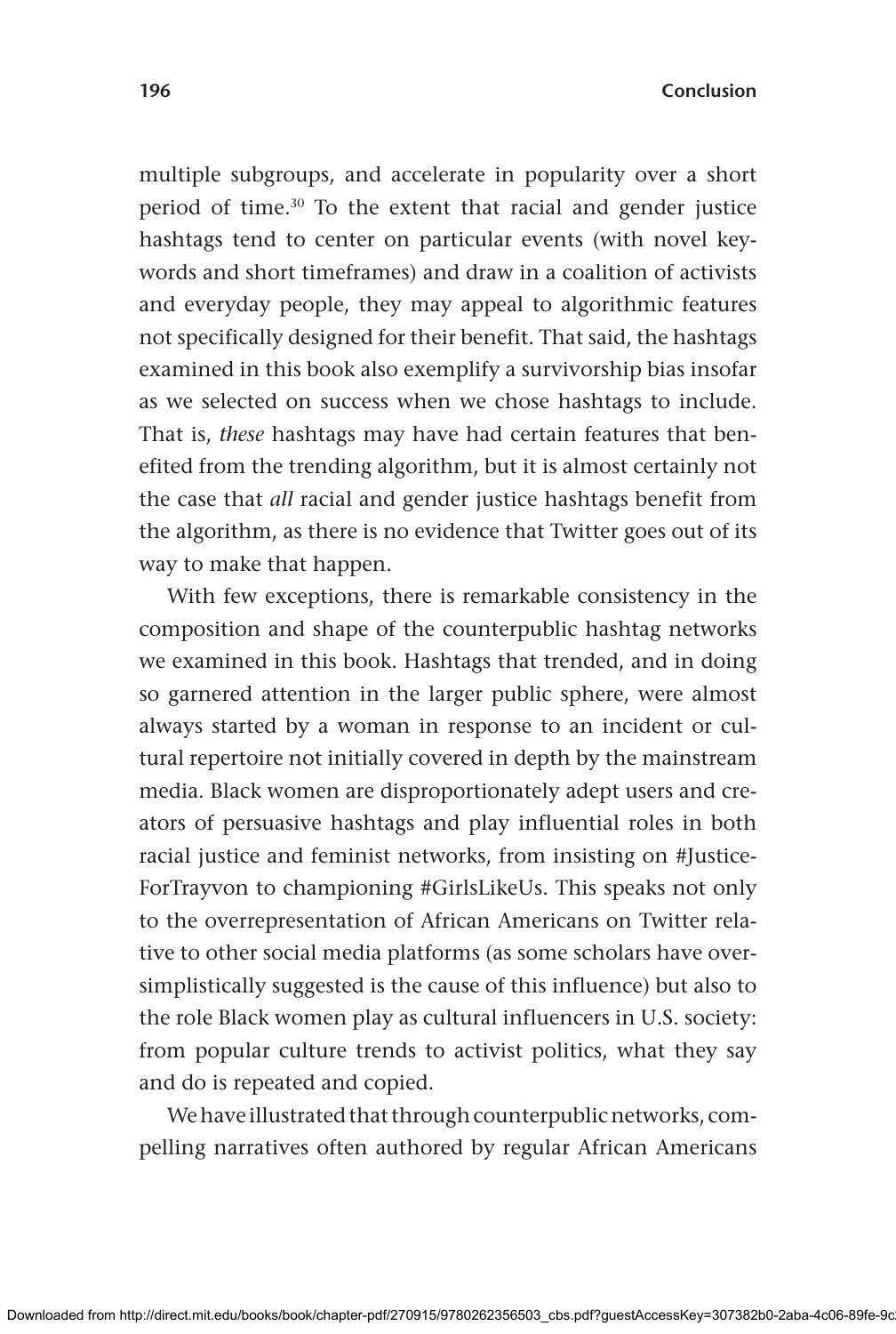and women are picked up by local leaders and regional celebrities with connections to their counterpublic, and ultimately ushered into widespread visibility by mainstream (often Black) celebrities, journalists, and politicians. Discourse across counterpublic networks reflects a nuance rarely seen in mainstream media coverage of issues of gender-based and anti-Black violence. These networks center, struggle with, and develop identity politics alongside social movement demands.

The hashtags we examined in this book span several years and a period of tumultuous political and social change in the United States. It is notable that over time, we see a more rapid mainstreaming of racial and gender justice hashtags. Mainstream media are quicker to report on hashtags in 2019 than they were in 2012, racial justice networks include more white users in later years, and feminist networks include more male users. In light of this, there is a case to be made that over time, these networks have done their job by promulgating messages to those outside counterpublics. Moreover, white and male allies tend to work as partners in later years, amplifying and assisting marginalized voices rather than speaking for them. As illustrated by Elon James White's #TheEmptyChair allyship work in chapter 1 compared to the #AllMenCan attempt at allyship in chapter 6, for example, when users with dominant identities become part of the community of a counterpublic network, their allyship works more effectively. This effective allyship can introduce messages developed and nurtured by marginalized groups into other networks of people who may not otherwise hear vital counterpublic messages.

Because of how technological networks break down longstanding separations between groups and access to media production, counterpublics are no longer spaces that allies must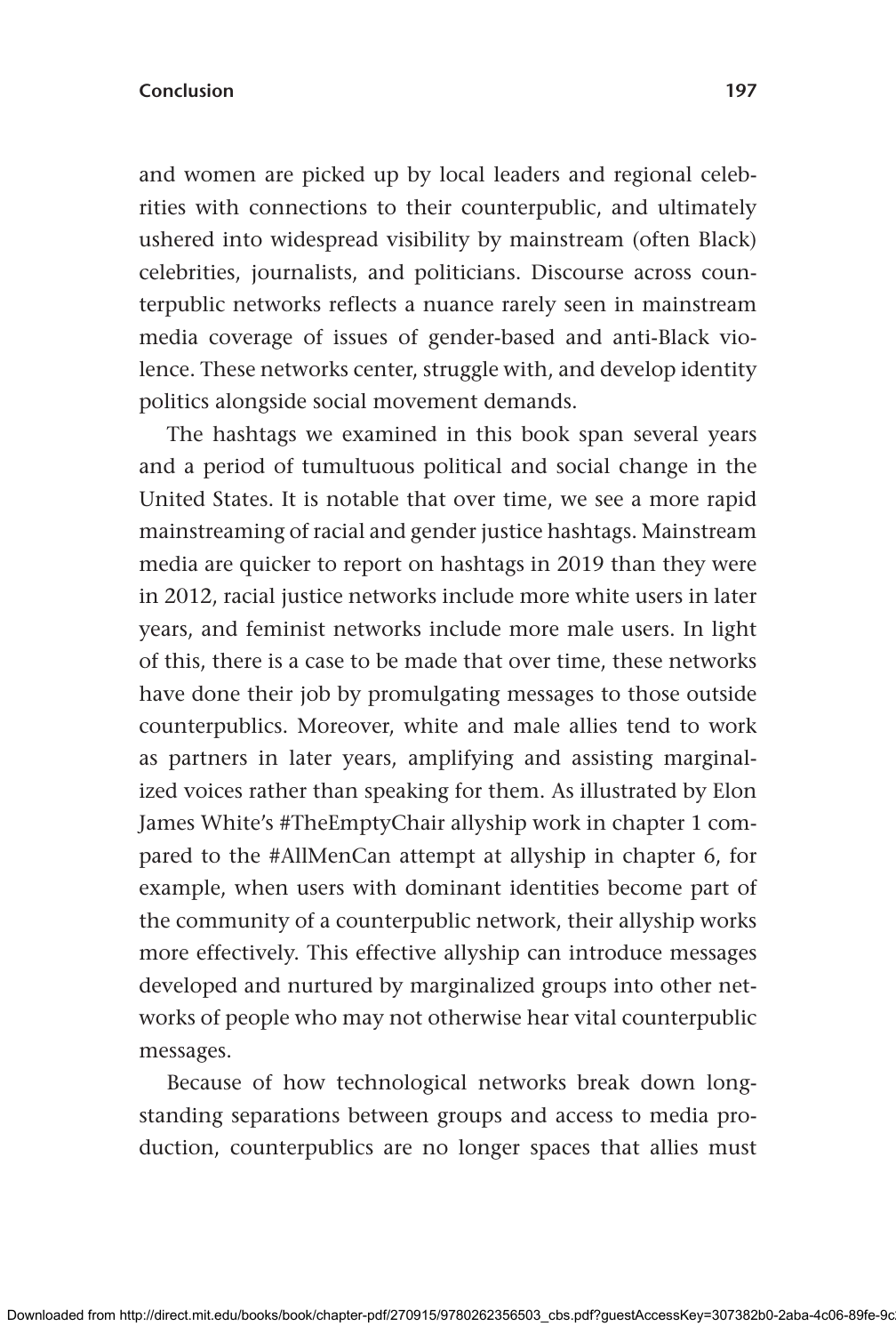actively seek out but spaces to which potential and yet to be converted citizens have a front-row seat. Networked counterpublics, then, present those who have always had more access with the choice of allyship—to read, learn, engage, act (or not)—but not knowing where to look for alternative narratives is no longer an excuse for those in the mainstream.

The time span of our research also saw the birth of expert online activists. Some users, such as Johnetta Elzie (@Netaaaaaaaa) and Genie Lauren (@MoreAndAgain), played central roles in multiple viral hashtags, underscoring the savvy and adept nature of their engagement of the platform. As discussed by Lauren in her foreword to this book, it is not uncommon for those involved in earlier hashtags to play increasingly central roles in subsequent, related hashtags as people come to rely on them for information, both on Twitter and in mainstream news and political circles. Thus Lauren, Elzie, and others become another pathway for mainstreaming counterpublic narratives, lifted up by the networked counterpublics themselves as trusted and authentic authorities on issues and breaking news events.

Finally, just as we see particular people and ideas reappear within counterpublics on Twitter, we also see counterpublics connecting strategies and struggles that originated well before Twitter and online activism became popular. In the case of feminist and Black advocacy, group-based memories of past activists and demands clearly shape the development of new hashtagcentered discourses as such figures as Marsha P. Johnson and Emmett Till become linked to CeCe McDonald and Tamir Rice. Similarly, it was not uncommon to find tweets related to any given event string together, in the form of hashtags, a series of names, connecting multiple contemporary events to those that happened in the past, even several decades earlier. At the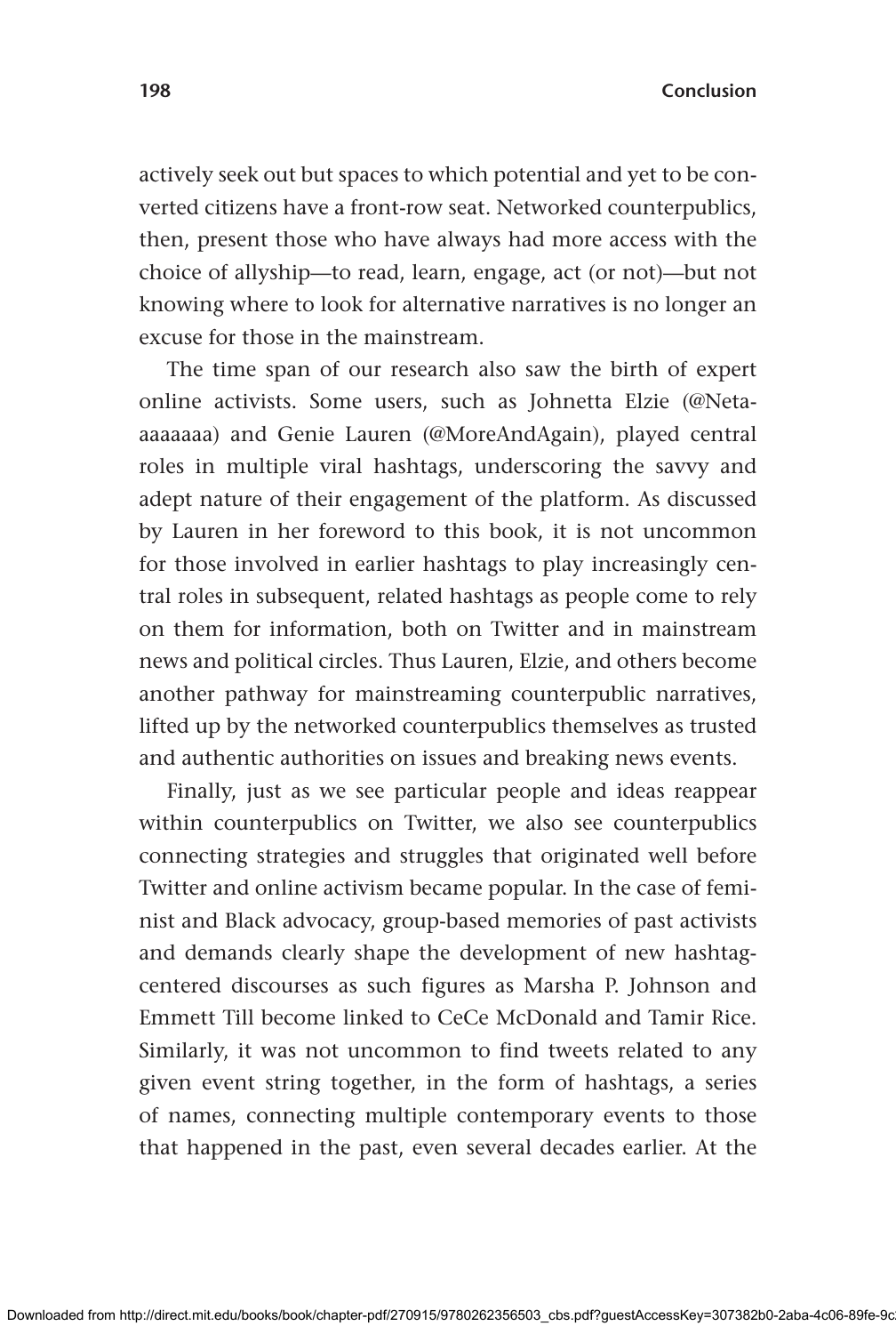same time, the discourses linked to these hashtags do new and unusually public work. As networks proliferate, both intra- and intercommunity claims are made in response to those that minimize, dismiss, or naturalize intersectional forms of oppression. Through these hashtags women argue that, yes, they are all hurt by sexism; African Americans demand we say the names of the lives taken by anti-Black violence; women of color call white women to account for erasing them from feminist projects and men of color to account for misogynistic harassment; transgender women celebrate their accomplishments and call cisgender LGB people to account for agreeing to their continued invisibility; and allies with privilege try to name, or perhaps experiment with naming, their responsibilities to these other groups.

Overall, these hashtags have been successful in creating a shorthand story that is easily recognizable and speaks to much broader concerns. Just a few words, such as #BlackLivesMatter, elicit past, present, and future political claims and tell compelling and difficult stories that members of counterpublics are more than familiar with and allies are encouraged to learn. Thus hashtags can be thought of as what psychologists and scholars of public opinion might call schemas; they recall complex, nuanced experiences and claims, histories and presents, and theories of social belonging in a succinct, easy to digest, and repeatable form.

Hashtagged protest has become a feature of the contemporary political environment, which for the first time includes a president who uses Twitter as much as those who oppose him. Hashtags such as #FamiliesBelongTogether and #WillNotBe-Erased have directly responded to some of the more egregious actions of the Trump administration on issues ranging from